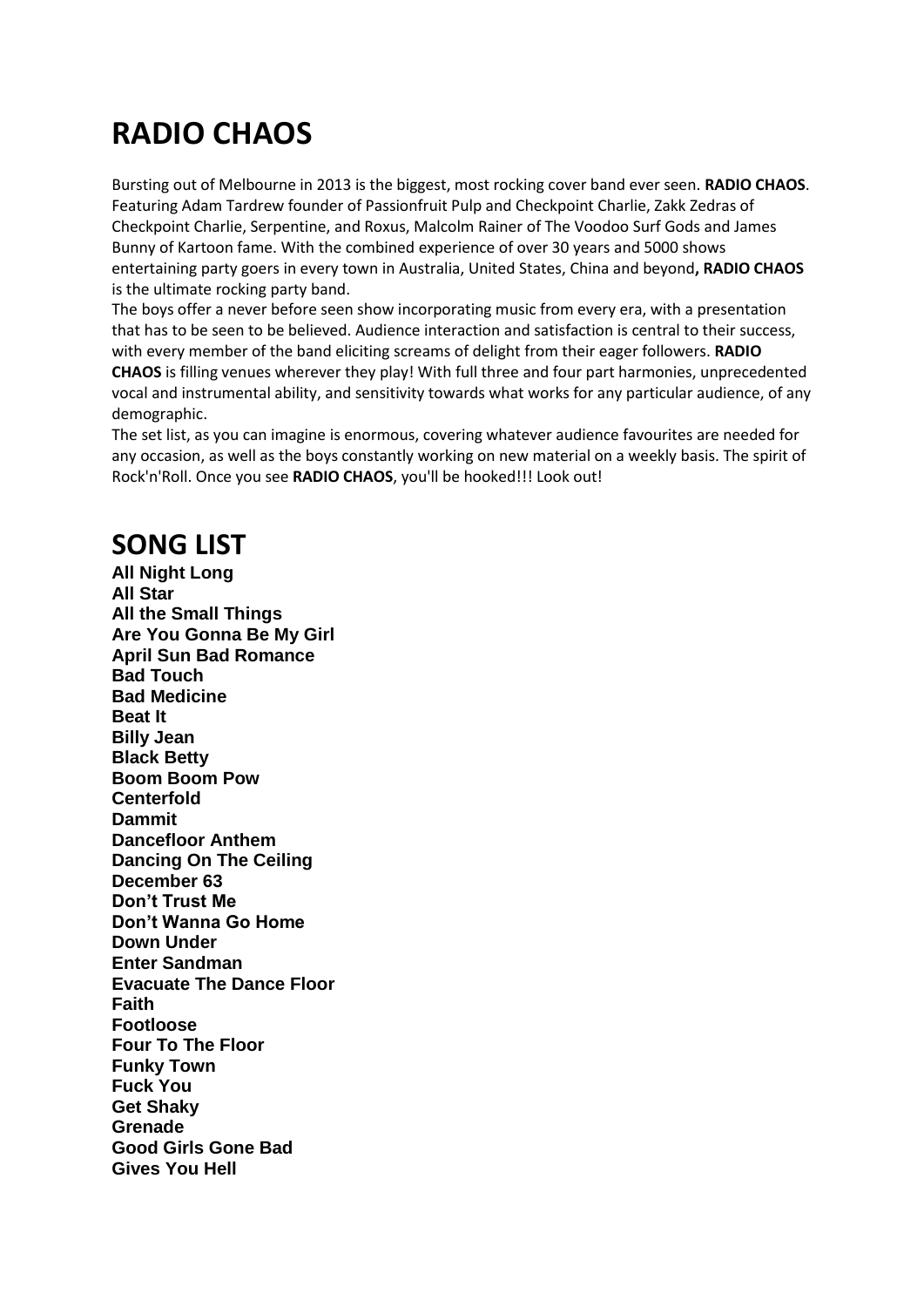**Grease Mega Mix Hate To Say Heaven Is A Place Highway To Hell Holy Grail Hot n Cold How You Remind Me Hello I Gotta Feeling I Believe In A Thing Called Love I Know You Want Me I Want You If Ya Gettin' Down If You Could Only See In My Head It's My Life Jessie's Girl Just Dance Jump Khe Sahn Kickstart My Heart Kryptonite Let Me Entertain U Leave Me Alone Life Is A Highway Lightning Crashes Like It Like That Like A Virgin Little Lion Man Livin On A Prayer Love Shack Lover Lover Low The Middle Mr. Brightside Mr. Jones New Sensation Nothin But A Good Time Otherside Play That Funky Music Poison Pour Some Sugar Place Your Hands Poker Face Prisoner Of Society Rock This Party Rain Rebel Yell Run To Paradise Santa Monica See You Again Semi Charmed Life**